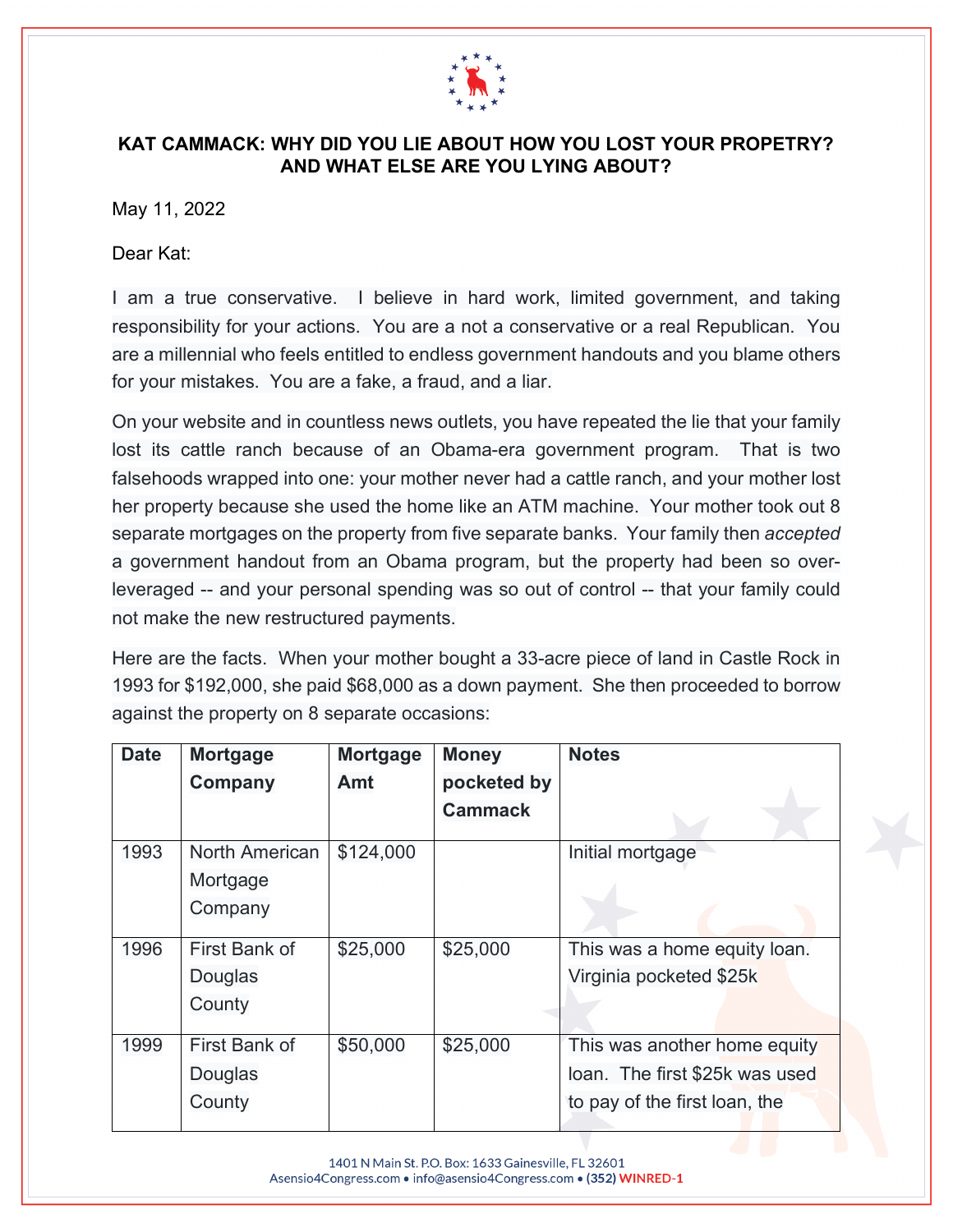

|                        |           |                          | second \$25k went into            |
|------------------------|-----------|--------------------------|-----------------------------------|
|                        |           |                          | Virginia's pocket                 |
| National<br>First      | \$200,000 | \$26,000                 | This was a re-finance. The first  |
| <b>Bank of Arizona</b> |           |                          | \$174k was used to pay off old    |
|                        |           |                          | loans. \$26k went into Virginia's |
|                        |           |                          | pocket                            |
| Federal                | \$241,000 | \$41,000                 | This was another re-finance.      |
| <b>Savings Bank</b>    |           |                          | The first \$200k was used to      |
|                        |           |                          | pay off old loans. \$41k went     |
|                        |           |                          | into Virginia's pocket            |
| American               | \$302,400 | \$61,400                 | This was another re-finance.      |
| Mortgage               |           |                          | The first \$241k was used to      |
| Network, Inc.          |           |                          | pay off old loans. \$61.4k went   |
|                        |           |                          | into Virginia's pocket            |
| American               | \$356,000 | \$53,600                 | This was another re-finance.      |
| Mortgage               |           |                          | The first \$302.4k was used to    |
| Network, Inc.          |           |                          | pay off old loans. \$53.6k went   |
|                        |           |                          | into Virginia's pocket            |
| American               | \$80,000  | \$80,000                 | This was a home equity loan.      |
| Mortgage               |           |                          | \$80k went into Virginia's pocket |
| Network, Inc.          |           |                          |                                   |
| <b>Chase Home</b>      | 356,000   | \$0                      | Cammack accepted a                |
| <b>Finance LLC</b>     |           |                          | government hand-out and the       |
|                        |           |                          | deed of trust was re-recorded     |
|                        |           |                          | under the new terms               |
|                        |           | \$312,000.00             |                                   |
| <b>CAMMACK:</b>        |           |                          |                                   |
|                        |           | <b>TOTAL POCKETED BY</b> |                                   |

Instead of responsibly paying down the principal and building equity in the property, your family used the property as a source of cash for personal spending. Your mother took out 8 separate mortgages on the property, and in the process pocketed \$312,000.

> 1401 N Main St. P.O. Box: 1633 Gainesville, FL 32601 Asensio4Congress.com • info@asensio4Congress.com • (352) WINRED-1